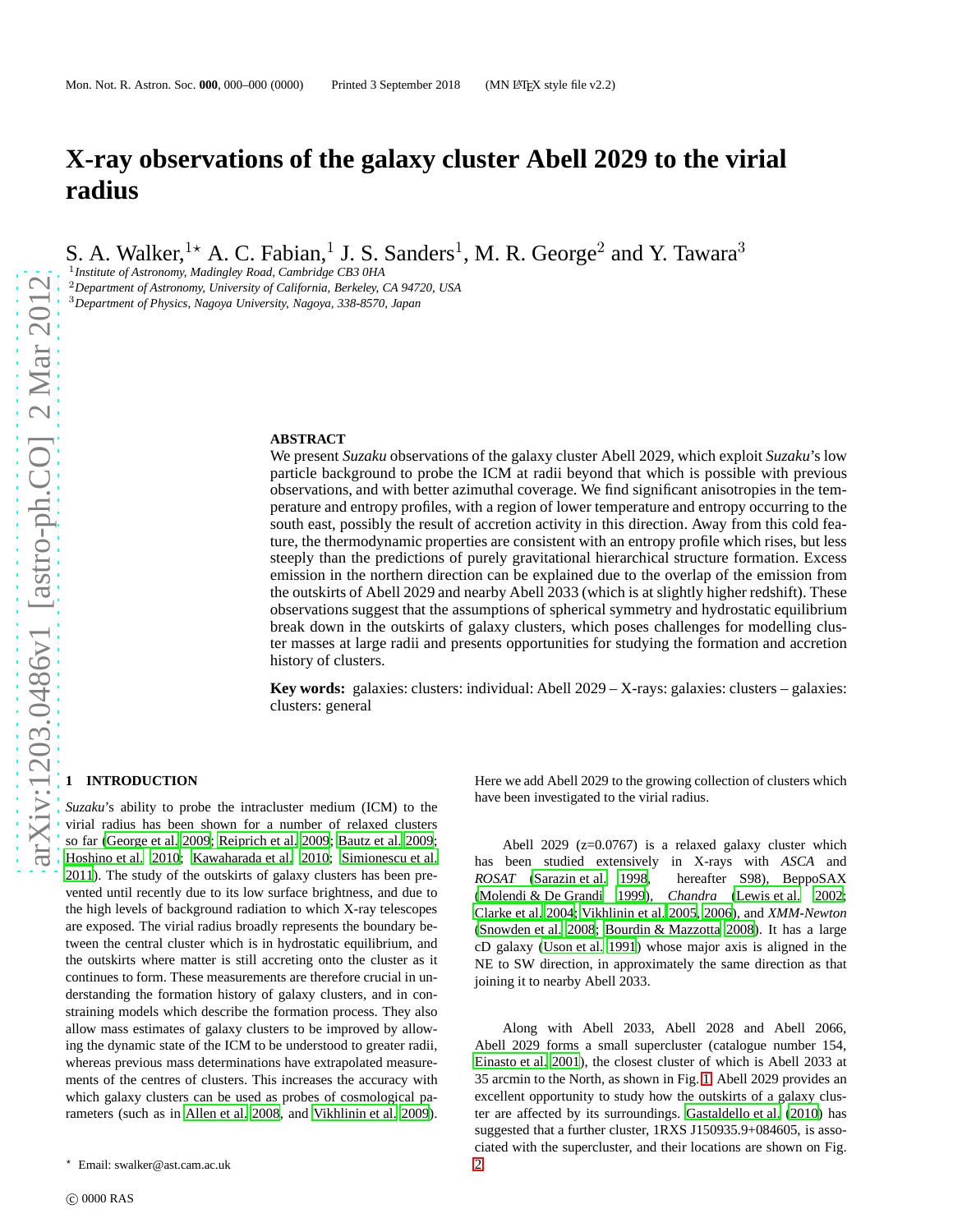

<span id="page-1-0"></span>**Figure 1.** *Suzaku* pointings of A2029 overlaid on a *ROSAT* PSPC image of Abell 2029. The five pointings are in green, the 6th pointing from the public archive is in red. Abell 2033 is highlighted by the blue circle to the North. The blue annuli shown are used in extracting spectra and have ring radii at 2.5', 6.0', 9.5', 12.0', 14.5', 17.0', 19.5', 22.0' and 25.0'. Pointing identifiers are the same as those in Table [1.](#page-2-0) Extracted point sources are shown circled in pink.



<span id="page-1-1"></span>**Figure 2.** Locations of galaxy clusters in the galaxy supercluster number 154 in the catalogue of [Einasto et al. \(2001](#page-10-4)), shown on RASS hard band data. The pointings for Abell 2029 are shown at the bottom of the image. Abell 2066 is omitted as it lies 6 degrees to the South East of Abell 2029. Abell 2052 is at a different redshift and so not associated with the other clusters.

## **2 OBSERVATIONS AND DATA REDUCTION**

Five pointings in a cross formation were obtained during observations with *Suzaku* between 2010 January 28 and 30. A further pointing from the public archive in the north west direction was taken on 2008 January 8 and was also used. An overlay of these pointings is shown in Fig. [1,](#page-1-0) along with the annuli used in the data analysis. The annular regions used lie between rings at radii 2.5′ , 6.0′ , 9.5′ , 12.0′ , 14.5′ , 17.0′ , 19.5′ , 22.0′ and 25.0′ . The low exposure time of the central pointing is compensated by the high surface brightness.

We use HEASoft version 6.11.1, and the calibration database (CALDB) released on 2011 November 10. The raw unfiltered XIS data were cleaned using the AEPIPELINE tool which performs the standard screening described in Tables 6.1 and 6.2 of the *Suzaku* ABC guide<sup>[1](#page-1-2)</sup>, and in addition to the default screening criteria we use COR>6 GeV to restrict the geomagnetic cut off rigidity of the particle background, as is typically done [\(Bautz et al. 2009;](#page-10-0) [Kawaharada et al. 2010](#page-11-3)). Calibration regions and bad columns were then removed. The defective region in the XIS0 data (defective due to a micrometeorite hit) was excluded. The observations were checked to ensure they weren't contaminated by solar wind charge exchange (SWCX) as described in section [3.5,](#page-3-0) and the light curves of the observations were checked to ensure that no flaring had occured. Following the application of the all of this filtering, the good exposure times for each pointing are shown in Table [1.](#page-2-0)

Ancillary response functions (ARFs) and redistribution matrix files (RMFs) are needed to model the response. These were created using the XISSIMARFGEN [\(Ishisaki et al. 2007](#page-11-13)) and XISRMFGEN ftools, respectively. The emission we detect can be divided into two broad components; the cluster emission which varies with position on the sky, and the background which is assumed constant on the sky. Since the spatial variation is different for these two components, their responses will be different. We model the response for the background by assuming a uniform background circular region of radius 20′ [beyond the size of the XIS field of view (FOV)]. For the cluster emission we use as input to XISSIMARFGEN a model of the surface brightness profile of the cluster. The model we use is the beta model from S98 (their equation 5) obtained using *ROSAT* data in the 0.5-2.0 keV band out to 17′ , though we note that this fit is not appropriate in the central region  $(r<164)$  due to possible cooling flow regions, and that here the surface brightness is higher than the model predicts. This model has also been found to be consistent with *ASCA* data in both the 0.7-1.5 keV and 3-10 keV bands [\(Miyoshi et al. 2005](#page-11-14)), and we show later in section [6](#page-7-0) that it is consistent with our *Suzaku* data. For the central region (r<164") we use the beta model found in [Lewis et al. \(2002](#page-11-8)) using *Chandra* data for the surface brightness model, and match the two beta models at r=164".

It has been found previously [\(George et al. 2009\)](#page-11-0) that the results are relatively unaffected by changing the surface brightness distribution input to XISSIMARFGEN, so we do not expect possible deviations from the  $\beta$  model in the outskirts to affect the results significantly. Indeed, when the analysis was performed using only the S98  $\beta$  model as the surface brightness input to XISSIMARF-GEN, (which underestimates the surface brightness of the core) the results of the spectral fits were essentially unchanged.

We use only data from the front illuminated (FI) detectors XIS0 and XIS3 owing to the higher background level of the back illuminated (BI) detector XIS1 [\(George et al. 2009](#page-11-0)). We use both the

<span id="page-1-2"></span><sup>1</sup> http://heasarc.gsfc.nasa.gov/docs/suzaku/analysis/abc/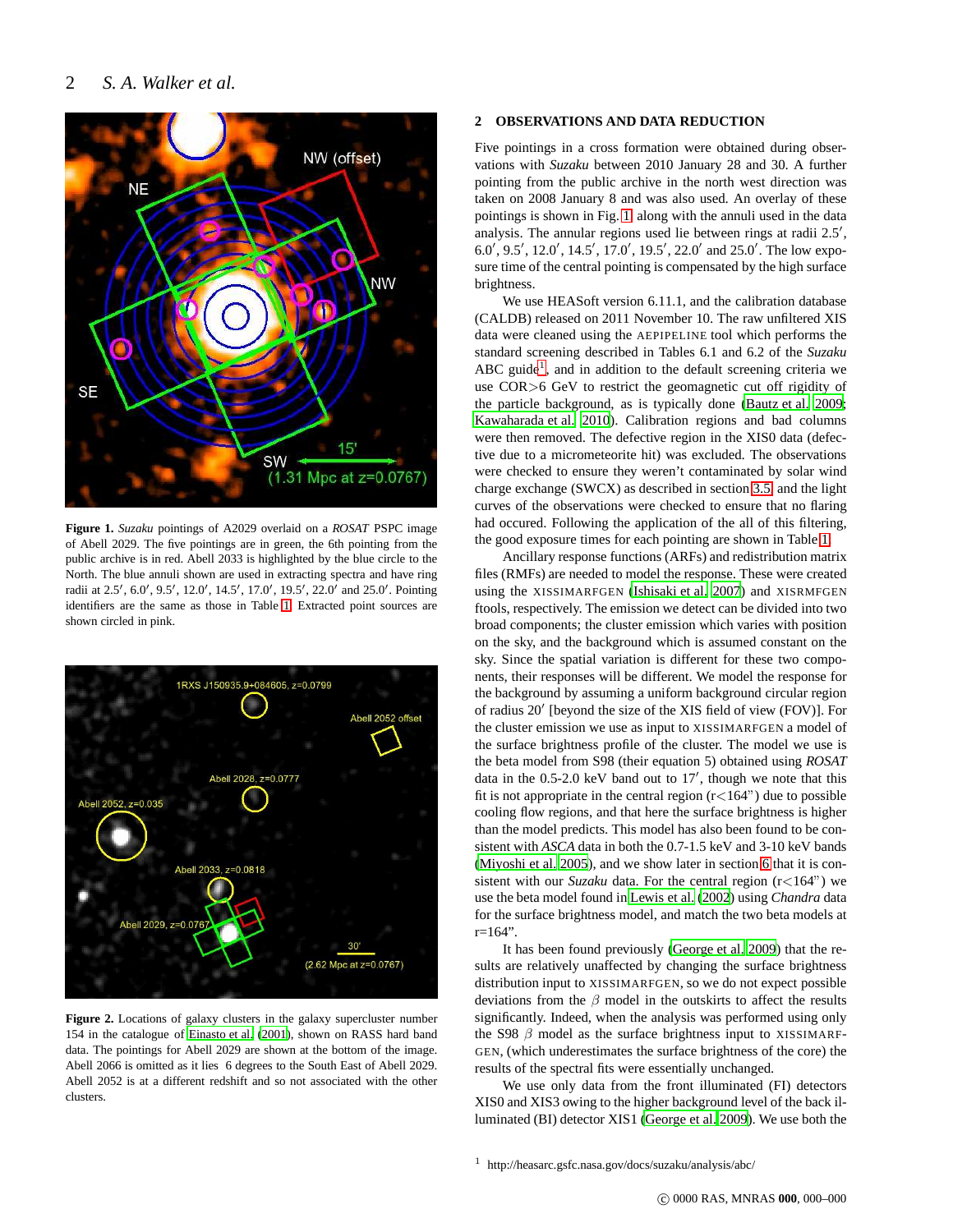<span id="page-2-0"></span>**Table 1.** Observational parameters of the pointings

| Name           | Obs. ID   | Position    | Total Exposure (ks) | RA       | Dec (J2000) |
|----------------|-----------|-------------|---------------------|----------|-------------|
|                | 804024010 | Centre      | 14.2                | 227.7409 | 5.7498      |
| $\overline{c}$ | 804024020 | NE          | 43.4                | 227.8527 | 6.0108      |
| 3              | 804024030 | <b>SW</b>   | 33.4                | 227.6311 | 5.4874      |
| 4              | 804024040 | <b>SE</b>   | 40.4                | 228,0053 | 5.6496      |
| 5              | 804024050 | <b>NW</b>   | 36.0                | 227.4808 | 5.8608      |
| 6              | 802060010 | NW (offset) | 289.2               | 227.4644 | 6.0238      |

 $3\times3$  editing mode and the  $5\times5$  editing mode. The spectral fits are performed by fitting the data for each detector and editing mode simultaneously. We use a standard  $\Lambda$ CDM cosmology with  $H_0 = 70$ km s<sup>-1</sup> Mpc<sup>-1</sup>,  $\Omega_M = 0.3$ ,  $\Omega_{\Lambda}$ =0.7. All errors unless otherwise stated are at the 1  $\sigma$  level.

All spectral fits were performed in XSPEC 12.7.0u using the extended C-statistic.

#### <span id="page-2-3"></span>**3 BACKGROUND MODELLING AND SUBTRACTION**

Accurate measurements of the low surface brightness outskirts of galaxy clusters requires an accurate understanding of the X-ray background and its expected level of variation. The X-ray background can be separated into two main distinct components. One is the cosmic X-ray background (CXB) which consists of unresolved point sources of extragalactic origin, mostly believed to be AGN, and which dominates the background in the 2-10keV band. The second is soft foreground emission from within our galaxy which is the dominant contributor to the X-ray background at energies below 2 keV; this is the result of hot gas within our galaxy and so the nature of this background component is strongly dependent on the direction of observation. We treat each of these background components separately as follows.

#### <span id="page-2-1"></span>**3.1 The CXB**

The CXB has been studied extensively by most major X-ray satellites, however measurements of its average flux in the 2-10 keV band have varied between different observatories, as shown in Fig. 10 of [De Luca & Molendi \(2004](#page-10-6)). We take the total CXB flux in the 2-10 keV band to be the value from [Moretti et al. \(2009](#page-11-15)) using *Swift* data, 2.18 ±0.13 × 10<sup>-11</sup> erg cm<sup>-2</sup> s<sup>-1</sup> deg<sup>-2</sup>, which is highly consistent with the value obtained using *XMM-Newton*  $(2.24 \pm 0.16 \times 10^{-11} \text{ erg cm}^{-2} \text{ s}^{-1} \text{ deg}^{-1} \text{ in De Luca & Molendi}$  $(2.24 \pm 0.16 \times 10^{-11} \text{ erg cm}^{-2} \text{ s}^{-1} \text{ deg}^{-1} \text{ in De Luca & Molendi}$  $(2.24 \pm 0.16 \times 10^{-11} \text{ erg cm}^{-2} \text{ s}^{-1} \text{ deg}^{-1} \text{ in De Luca & Molendi}$ [2004](#page-10-6)). These values are higher than those obtained using ASCA in [Kushino et al.](#page-11-16) [\(2002](#page-11-16)) which are used to model the CXB in [Hoshino et al.](#page-11-2) [\(2010](#page-11-2)) and [Akamatsu et al.](#page-10-7) [\(2011](#page-10-7)) in their studies of *Suzaku* data for the outskirts of Abell 1413 and Abell 2142 respectively, which is most likely due to the significant stray light contamination to which the ASCA observations were subjected.

Our *Suzaku* observations allow us to exclude point sources down to a threshold flux of  $S_{\text{excl}} = 10^{-13}$  erg cm<sup>-2</sup> s<sup>-1</sup> in the 2-10 keV band (and the point sources excluded are shown in Fig. [1\)](#page-1-0). To calculate the unresolved CXB level following the removal of these point sources, we use the source flux distribution found in [Moretti et al. \(2003\)](#page-11-17) (obtained by fitting to a catalogue of point sources extending down to a flux of  $2 \times 10^{-16}$  erg cm<sup>-2</sup> s<sup>-1</sup>) to calculate the flux contribution of the resolved sources. We do this instead of integrating the source flux distribution from 0 to the threshold flux because the source flux distribution is uncertain below the minimum flux studied in [Moretti et al. \(2003\)](#page-11-17), and indeed when integrated over all energies leads to an underestimate of the total CXB level (see Fig. 5 of [Moretti et al. 2003](#page-11-17)).

The unresolved CXB level (in ergs  $\text{cm}^{-2} \text{ s}^{-1} \text{ deg}^{-2}$ ) is therefore given by:

$$
F_{\text{CXB}} = 2.18 \pm 0.13 \times 10^{-11} - \int_{S_{\text{excl}}}^{S_{\text{max}}} \left(\frac{dN}{dS}\right) \times S \, dS \tag{1}
$$

which, using the two powerlaw best fit for N(S) given in [Moretti et al. \(2003](#page-11-17)) gives an unresolved 2-10 keV flux of  $1.87 \pm 0.13 \times 10^{-11}$  erg cm<sup>-2</sup> s<sup>-1</sup> deg<sup>-2</sup>.

The expected fluctuations in the CXB for a given solid angle,  $\Omega$ , due to variations in the number of unresolved point sources below the threshold flux in the area of observation can be calculated using [\(Bautz et al. 2009](#page-10-0)):

$$
\sigma_{\rm CXB}^2 = (1/\Omega) \int_0^{S_{\rm excl}} \left(\frac{dN}{dS}\right) \times S^2 dS \tag{2}
$$

where we see that the variance decreases with increasing solid angle observed  $(\Omega)$  and with decreasing threshold flux (S<sub>excl</sub>).

The expected fluctuations in the CXB for each extraction region examined are shown in table [2.](#page-3-1) These provide the ranges which must be investigated to understand the effect of the uncertainty of the CXB level on our measurements in the outskirts. These ranges are consistent with those obtained by scaling the fluctuations observed with Ginga using the method of [Hoshino et al. \(2010](#page-11-2)), and also with the observed variance described in [Simionescu](#page-11-18) et al. [\(2011](#page-11-18)) using the *Suzaku* background pointings for the Perseus cluster.

#### <span id="page-2-2"></span>**3.2 The soft galactic foreground**

Abell 2029 is located well out of the galactic plane, meaning that the absorbing hydrogen column density is low [the mean Leiden Argentine Bonn (LAB) survey [\(Kalberla et al. 2005\)](#page-11-19) value is 3.26×  $10^{20}$  cm<sup>-2</sup>] and that possible variations of the column density across the cluster have a negligible affect on the soft band emission.

Abell 2029 is however located near the North Polar Spur (NPS), which is a region of complex soft band emission attributed to part of a hot interstellar bubble formed from supernova explosions and the outflows of young, hot stars. Previous studies of Abell 2029 and its surrounding region have required extra background components to model the NPS emission, in addition to the background level associated with normal galactic emission. Studies of Abell 2029 with *Chandra* [\(Vikhlinin et al. 2005](#page-11-9)) and with *XMM-Newton* [\(Bourdin & Mazzotta 2008](#page-10-3)) have used a soft foreground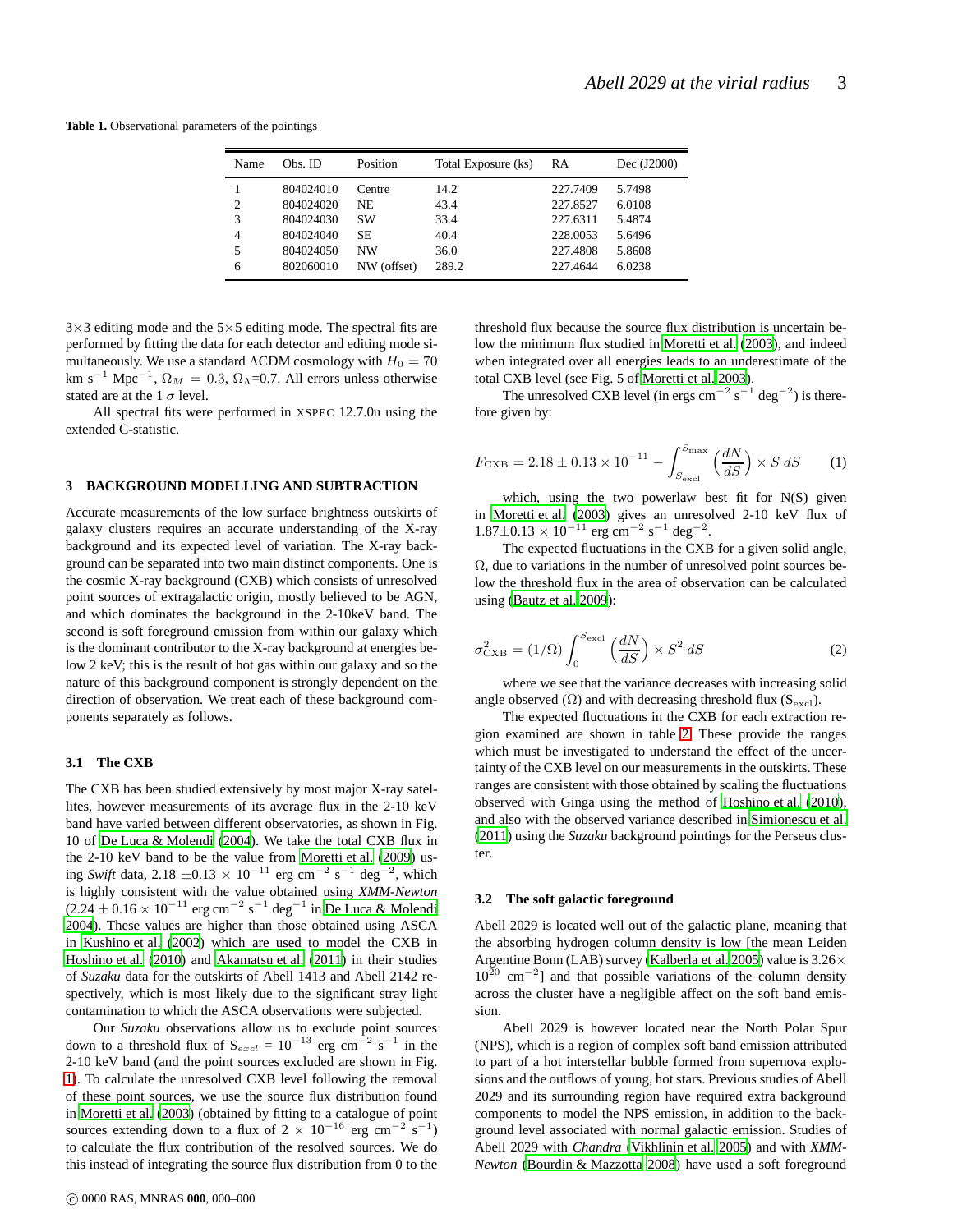| <b>Table 2.</b> CXB fluctuations in each annulus for each pointing in the 2-10 keV band $(10^{-12} \text{ erg s}^{-1} \text{ cm}^{-2} \text{ deg}^{-2})$ |  |  |  |
|----------------------------------------------------------------------------------------------------------------------------------------------------------|--|--|--|
|----------------------------------------------------------------------------------------------------------------------------------------------------------|--|--|--|

<span id="page-3-1"></span>

| Position    | $0.0' - 2.5'$            | $2.5' - 6.0'$            | $6.0' - 9.5'$            | $9.5' - 12.0'$           | $12.0' - 14.5'$          | $14.5' - 17.0'$          | $17.0' - 19.5'$ | $19.5' - 22.0'$ | $22.0' - 25.0'$ |
|-------------|--------------------------|--------------------------|--------------------------|--------------------------|--------------------------|--------------------------|-----------------|-----------------|-----------------|
| Centre      | 6.8                      | 3.1                      | 2.7                      | $\overline{\phantom{a}}$ | $\overline{\phantom{a}}$ | $\overline{\phantom{a}}$ |                 | -               | ۰.              |
| <b>NE</b>   |                          | $\overline{\phantom{a}}$ | $\sim$                   | 6.1                      | 5.0                      | 4.6                      | 4.5             | 4.5             | 4.6             |
| <b>SW</b>   | $\overline{\phantom{a}}$ | $\overline{\phantom{a}}$ | $\sim$                   | 5.6                      | 5.0                      | 4.6                      | 4.5             | 4.6             | 4.9             |
| <b>SE</b>   |                          | $\overline{\phantom{a}}$ | $\overline{\phantom{a}}$ | 5.5                      | 4.6                      | 5.0                      | 4.7             | 5.2             | 6.4             |
| NW          | $\overline{\phantom{a}}$ | $\overline{\phantom{a}}$ | $\sim$                   | 6.6                      | 6.5                      | 4.9                      | 5.1             | 5.3             | 5.0             |
| NW (offset) | ۰                        | $\overline{\phantom{a}}$ | $\overline{\phantom{a}}$ | $\overline{\phantom{a}}$ | $\overline{\phantom{a}}$ | 8.2                      | 5.6             | 5.7             | 5.1             |

model consisting of two unabsorbed MEKAL components, one at  $0.46 \pm 0.07$  keV and the other at  $0.22 \pm 0.05$  keV.

We use the region outside 25' from the north-western offset *Suzaku* pointing to fit for the soft thermal background components, and find that that the best fit (shown in Appendix A) is achieved using a model consisting of two unabsorbed APEC components with temperatures at  $0.53^{+0.08}_{-0.08}$  keV and  $0.20^{+0.05}_{-0.05}$  keV, each of which has its metallicity fixed to 1  $Z_{\odot}$ . This is consistent with the foreground model used in [Vikhlinin et al. \(2005\)](#page-11-9) described earlier, which themselves were found to be consistent with previous *Chandra* measurements of the NPS region. To investigate the spatial variation of these background components, we use the ROSAT PSPC pointing of Abell 2029 (observation identifier: rp800249) and extract four background regions (in an annulus between 30' to 50′ ) to the northwest, sorthwest, northeast and southeast, and fit the spectra in the 0.4-2.0keV bands after subtracting the particle background as modelled by the ftool PCPARPHA. ROSAT ARFs were created using the ftool PCARF and standard filtering procedures were used as described in the document 'ROSAT data analysis us-ing xselect and ftools' <sup>[2](#page-3-2)</sup>. We find that the spectra are completely consistent with the two APEC component model found using the *Suzaku* region to the north-west, and table [3](#page-4-0) shows the spatial variations in the normalisations of the two background components, which we use as a indicator of the extent of expected spatial variations of these soft background components. The fits to the ROSAT data are also shown in Appendix A. These variations will be used later, along with the variations expected in the CXB from table [2,](#page-3-1) to determine the affect on our fits of our uncertainty in the background model.

When fitting for the soft foreground the CXB is modelled as an absorbed powerlaw of index 1.4 and its normalisation is allowed to be a free parameter. In all cases the CXB normalisation is consistent with the expected level given the level of point source removal.

#### **3.3 Non X-ray Background**

We model the non X-ray background (NXB) resulting from interactions with charged particles using the XISNXBGEN ftool, using a database of measurements taken in an interval spanning 150 days before and 150 days after the observations, and subtract this from the spectra.

#### **3.4 Stray light modelling.**

Due to broad PSF each annulus contains contributions from neighbouring annuli. In addition, the precollimator is not completely successful in preventing light following undesired paths (such as back reflection and secondary reflection, as described in [Serlemitsos et al. 2007](#page-11-20)), and so stray light enters each pointing from the bright core.

To understand the magnitude of this effect we use the image of each annulus (taken to be represented by the beta model of S98 which we show later fits our *Suzaku* data well) as input to the ray tracing simulator XISSIM and simulate a  $2 \times 10^6$  photon exposure for each annulus, and then measure the fraction of photons from each annulus which are spread into the other annuli. The resulting distribution of photons is shown in table [4.](#page-4-1) We see that the majority of the flux detected in each annulus originated from that annulus, and that in the outskirts the majority of the contamination originates from the nearest innermost annulus which has similar properties to the annulus in question.

We model emission from the central 6.0' (from which the majority of the cluster flux originates) which spreads into the arms of the cross using XISSIM, using the spectra and image of the core as inputs. We model this emission and include it as a background component, and investigate the affect of accounting for this stray light (i.e. the systematic error caused by the stray light) on our fits in section [4.3.](#page-5-0)

#### <span id="page-3-0"></span>**3.5 Solar Wind Charge Exchange**

To ensure our observations are not significantly contaminated due to solar wind charge exchange (SWCX) emission we use data from the Solar Wind Ion Composition Spectrometer (SWICS) on the Advanced Composition Explorer (ACE) spacecraft. We follow [Snowden et al. \(2004\)](#page-11-21), which assumes that the SWCX is negligible when the ratio of  $O^{7+}$  to  $O^{6+}$  is below ~ 0.2 (this criterion is also used in [Humphrey et al. 2011\)](#page-11-22), and we show in figure [3](#page-5-1) that only very small time intervals need to be excluded because of this, and that  $O^{7+}/O^{6+}$  does not increase substantially above 0.2 during the times of observation.

#### **4 MODELLING CLUSTER EMISSION**

We fix the X-ray background model using the CXB level determined in section [3.1](#page-2-1) following point source subtraction and model the CXB as an absorbed powerlaw of index 1.4, added to the galactic components (two APEC components) found in section [3.2](#page-2-2) by fitting to the outer annuli of the north western offset pointing (which are found to be consistent with ROSAT results for a background annulus between 30′ -50′ around the cluster). Later we will investigate the systematic error of fixing the background by varying its parameters within the confidence regions we determined in section [3.](#page-2-3)

<span id="page-3-2"></span><sup>2</sup> heasarc.gsfc.nasa.gov/docs/rosat/ros xselect guide/xselect ftools.html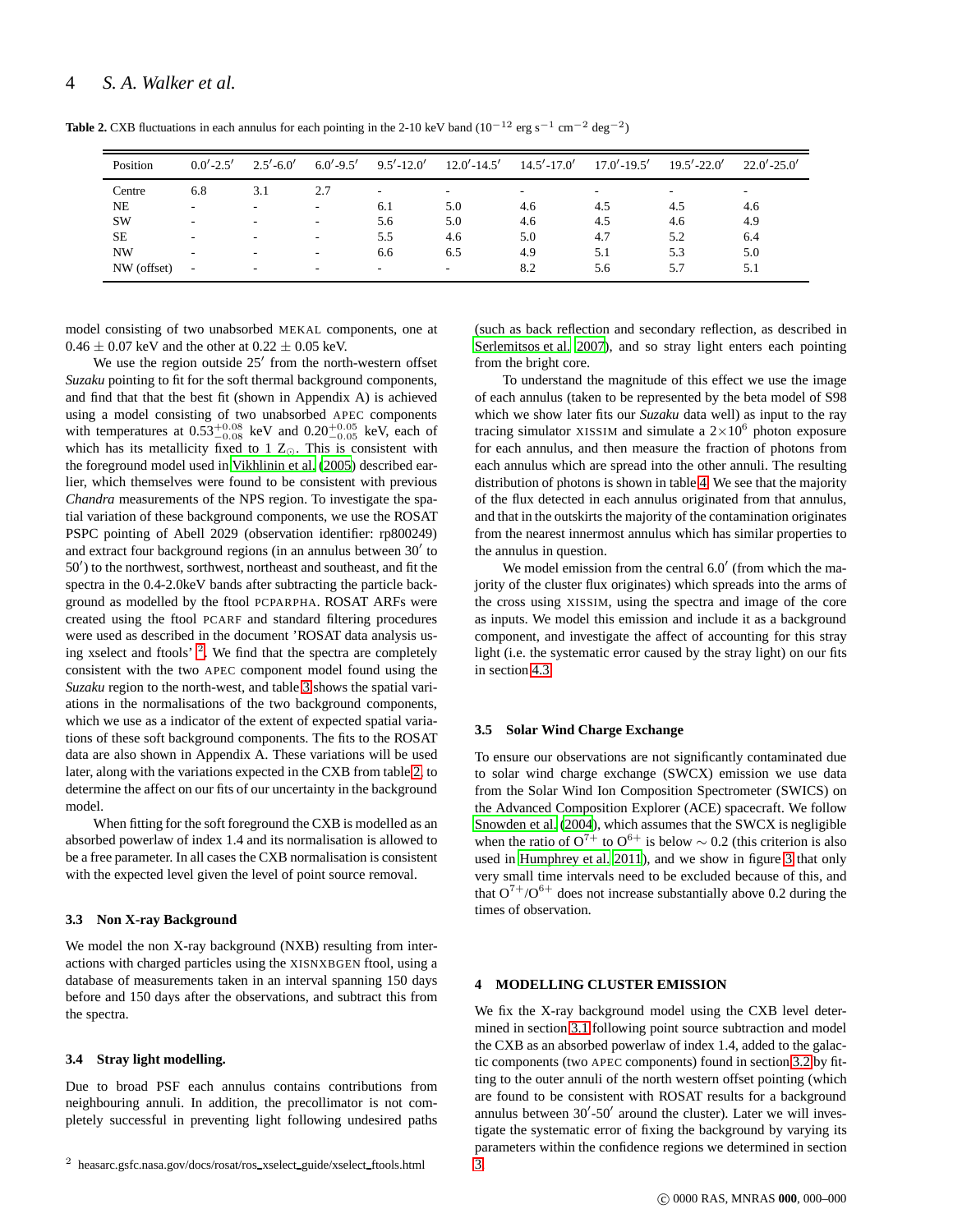<span id="page-4-0"></span>**Table 3.** Soft foreground fluctuations from ROSAT PSPC and *Suzaku* data. The units of the APEC normalisations are  $10^{-14}(4\pi)^{-1}D_A^{-2}(1 +$  $z$ )<sup>-2</sup>  $\int n_e n_H dV$ , where  $D_A$  is the angular size distance (cm), and  $n_e$  and  $n_H$  are the electron and hydrogen densities (cm<sup>-3</sup>) respectively, and these values are scaled for a circular area of sky of 20' radius (1257 arcmin<sup>2</sup>).

| Position                   | $0.53$ keV APEC norm               | 0.20 keV APEC norm                 |
|----------------------------|------------------------------------|------------------------------------|
| <b>ROSAT NE</b>            | $5.5^{+0.6}_{-0.6} \times 10^{-4}$ | $3.0^{+0.1}_{-0.1} \times 10^{-3}$ |
| <b>ROSAT SE</b>            | $6.1^{+0.7}_{-0.7}\times10^{-4}$   | $3.6^{+0.2}_{-0.2} \times 10^{-3}$ |
| <b>ROSAT NW</b>            | $6.1^{+0.5}_{-0.5}\times10^{-4}$   | $2.9^{+0.1}_{-0.1}\times10^{-3}$   |
| <b>ROSAT SW</b>            | $6.9^{+0.9}_{-0.9}\times10^{-4}$   | $4.3^{+0.3}_{-0.3}\times10^{-3}$   |
| SUZAKU NW offset (25'-29') | $6.8^{+0.3}_{-0.3} \times 10^{-4}$ | $3.5^{+0.3}_{-0.3} \times 10^{-3}$ |
| SUZAKU NW offset (29'-34') | $6.7^{+0.5}_{-0.5} \times 10^{-4}$ | $3.4^{+0.3}_{-0.3} \times 10^{-3}$ |

**Table 4.** Percentage contribution of flux in the rows' annulus from the columns' annulus due to PSF spreading and stray light.

<span id="page-4-1"></span>

|                 | $0.0' - 2.5'$ | $2.5' - 6.0'$ | $6.0' - 9.5'$ | $9.5' - 12.0'$ | $12.0' - 14.5'$ | $14.5' - 17.0'$ | $17.0' - 19.5'$ | $19.5' - 22.0'$ |
|-----------------|---------------|---------------|---------------|----------------|-----------------|-----------------|-----------------|-----------------|
| $0.0' - 2.5'$   | 95.9          | 3.9           | 0.05          | 0.002          | 0.0002          | 0.0004          | 0.0004          | 0.0001          |
| $2.5' - 6.0'$   | 36.2          | 60.2          | 3.5           | 0.04           | 0.009           | 0.004           | 0.003           | 0.002           |
| $6.0' - 9.5'$   | 14.5          | 19.8          | 64.4          | 1.1            | 0.07            | 0.02            | 0.02            | 0.01            |
| $9.5' - 12.0'$  | 6.7           | 3.5           | 15.9          | 63.7           | 9.1             | 0.7             | 0.2             | 0.05            |
| $12.0' - 14.5'$ | 7.6           | 3.5           | 4.0           | 13.8           | 62.5            | 7.3             | 0.8             | 0.2             |
| $14.5' - 17.0'$ | 4.3           | 1.6           | 2.3           | 1.9            | 15.4            | 62.8            | 11.1            | 0.6             |
| $17.0' - 19.5'$ | 1.3           | 1.0           | 1.3           | 1.1            | 2.0             | 19.8            | 65.8            | 7.4             |
| $19.5' - 22.0'$ | 5.2           | 1.2           | 1.0           | 0.7            | 1.1             | 3.0             | 19.8            | 65.1            |

#### **4.1 Projected fits**

First of all we do projected fits, modelling each annulus as an APEC component absorbed by a column density of  $3.26\times10^{20}$  cm<sup>-2</sup> (from the LAB survey) using the PHABS absorption model. We fit to 0.7-7.0 keV band and for the central 3 annuli we allow the metallicity to be a free parameter. In the  $0.0'$ -2.5', 2.5'-6.0' and 6.0′ -9.5′ annuli the best fit projected metallicities are  $0.45^{+0.03}_{-0.03}$  Z<sub>☉</sub>,  $0.3^{+0.08}_{-0.08}$  Z<sub>☉</sub> and  $0.2^{+0.1}_{-0.1}$  Z<sub>☉</sub>, which are reasonably consistent with the metallicities found in [Vikhlinin et al. \(2005](#page-11-9)). In the annuli outside 9.5' the metallicity is fixed to 0.1  $Z_{\odot}$  as it is not constrained in fits (this is the value obtained in [Vikhlinin et al. 2005](#page-11-9) in the outskirts). We find that varying the metallicity in the outskirts through a reasonable range (from 0  $Z_{\odot}$  to 0.3  $Z_{\odot}$ ) has a negligible affect on the fitting parameters. We fix the redshift to 0.0767. We tie the temperatures of the outer 3 annuli due to the low number of counts in the outermost annuli, but let their normalisations be free between them.

We initially examined each direction separately and searched for significant azimuthal variations which would make averaging over certain directions inappropriate. We find two main sources of asymmetry: firstly the temperature is lower in the south eastern direction than in the other directions which are consistent with one another. This is shown in Fig. [6](#page-7-1) (the deprojected temperatures shown there are consistent within errors with the projected temperatures, which has also been observed in [Bautz et al. 2009](#page-10-0) and [Akamatsu et al. 2011](#page-10-7)). This lower temperature to the south east coincides with a depression in temperature seen in the temperature map produced using *XMM-Newton* data in [Bourdin & Mazzotta](#page-10-3) [2008](#page-10-3) to the south east, suggesting a disturbance of the ICM in this direction extending from the core of the cluster all the way to the outskirts, possibly due to the accretion of small galaxy groups in this direction.

Secondly the projected density is highest to the north and flat-

tens off (see Fig. [4\)](#page-5-2) and this is the only direction in which we detect statistically significant emission beyond 22′ . This indicates the presence of excess emission above the azimuthal average which may indicate a filament structure to the north connecting Abell 2029 and Abell 2033, or emission from Abell 2033 entering the field of view. We investigate this in depth in section [6.](#page-7-0)

#### **4.2 Deprojected fits**

We perform two deprojection runs. The first averages over all of the directions except for the northern direction (where excess emission exists, rendering deprojection impossible in this direction), and the south eastern direction (which has a lower projected temperature and entropy than the other directions). In the second the south eastern direction is deprojected individually due to its lower temperature and entropy.

To achieve the deprojection we fit all nine annuli simultaneously, with each annulus modelled as the superposition of the emission from the shell associated with the annulus and the emission projected into that annulus from shells exterior to it under the assumption of spherical symmetry (thus emulating the PRO-JCT mixing model by adding multiple APEC components as is done in [Humphrey et al. 2011](#page-11-22), which allows data from multiple *Suzaku* instruments and pointings to be fitted simultaneously). The temperature is tied for the 3 annuli between 17' and 25' and for the 3 annuli between 9.5' and 17' due to the limited spectral quality of the data. The resulting deprojected temperatures are consistent with the projected ones. The deprojected temperature, density and entropy  $(S=kT/n_e^{2/3})$  profiles are shown in Fig. [6](#page-7-1) for the azimuthal average and the south eastern direction separately.

The lower temperature in the south eastern direction causes the entropy profile to flatten indicating significant deviation from hydrostatic equilibrium. The temperature profile to the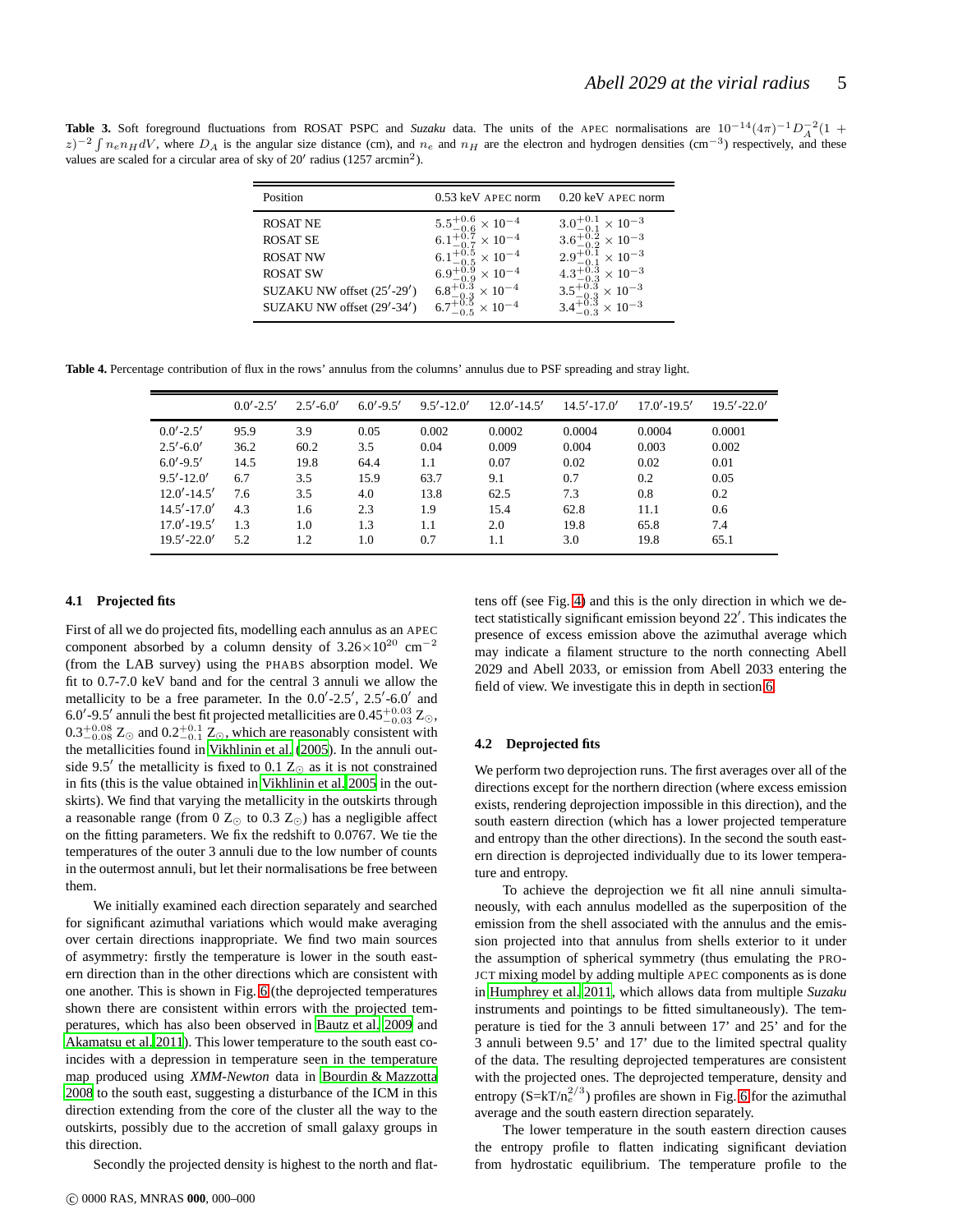

<span id="page-5-1"></span>**Figure 3.** O<sup>7+</sup>/O<sup>6+</sup> ratio as measured by the ACE spacecraft. SWCX is assumed to be negligible when  $O<sup>7+</sup>/O<sup>6+</sup>$  is below ~ 0.2, and regions above this level are excluded. Left is for the observation taken in 2008 (802060010), and right is for the time region of the observations in 2010 (804024010, 804024020, 804024030, 804024040, 804024050). The day of observation time axis label is the day of the year on which the observation took place.

south east maps on well to the temperature profile found in [Bourdin & Mazzotta \(2008\)](#page-10-3) for the low temperature region they find to the south east (within 8 arcmins of the core), and is overplotted in blue in Fig. [6.](#page-7-1) The lower entropy profile from *XMM-Newton* in the central 8 arcmins also maps on well to the flatter and lower entropy we find in the outskirts to the south east, suggesting that the ICM has been disturbed from equilibrium from the outskirts to near the core, possibly due to the accretion of small galaxy groups along this direction (as was suggested in [Bourdin & Mazzotta 2008](#page-10-3)).

Due to *Suzaku's* large PSF it is not possible to divide the inner two annuli into sectors corresponding to the arms of the cross, but when the 3rd annulus (between 6.0'-9.5') is divided we find a statistically significant drop in the temperature below the azimuthal average, which is consistent with the *XMM-Newton* temperature in the same region, as shown in the left column of Fig. [6.](#page-7-1)

For the azimuthally averaged fits the entropy profile rises with increasing radius, but less steeply than the  $r^{1.1}$  relation derived in [Voit et al. \(2005](#page-11-23)) assuming purely gravitational hierarchical structure formation (and neglecting non gravitational processes such as feedback, cooling and star formation).

The temperature profile for all directions neglecting the south east is consistent with what has previously been found using *Chandra*, *Swift* and *XMM-Newton*, as shown in Fig. [5](#page-6-0) and Fig. [6.](#page-7-1) The deprojected density profile in all directions is consistent with the extrapolated best fit model to *Chandra* data in [\(Vikhlinin et al. 2006](#page-11-10)) when systematic errors in the background modelling are taken into account, as shown in Fig. [6.](#page-7-1)

#### <span id="page-5-0"></span>**4.3 Systematic errors**

We need to understand the contribution of the uncertainty of the background model to the error budget. The normalisations of the CXB and the galactic components, (and the temperatures of the galactic components) are only known to an accuracy described in



<span id="page-5-2"></span>**Figure 4.** Comparing projected densities. Grey is the azimuthal average excluding the north. Blue is for the low temperature south eastern direction. Red is for the northern direction, showing a significant excess. Solid lines show 1  $\sigma$  systematic errors calculated as described in section [4.3.](#page-5-0)

section [3,](#page-2-3) so we need to see the effect on our fits by exploring the possible background parameter space. Typically (for example [George et al. 2009](#page-11-0) and [Akamatsu et al. 2011](#page-10-7)), these systematic errors have been quantified by varying only one parameter at a time and leaving the others unchanged, which underestimates the actual uncertainty.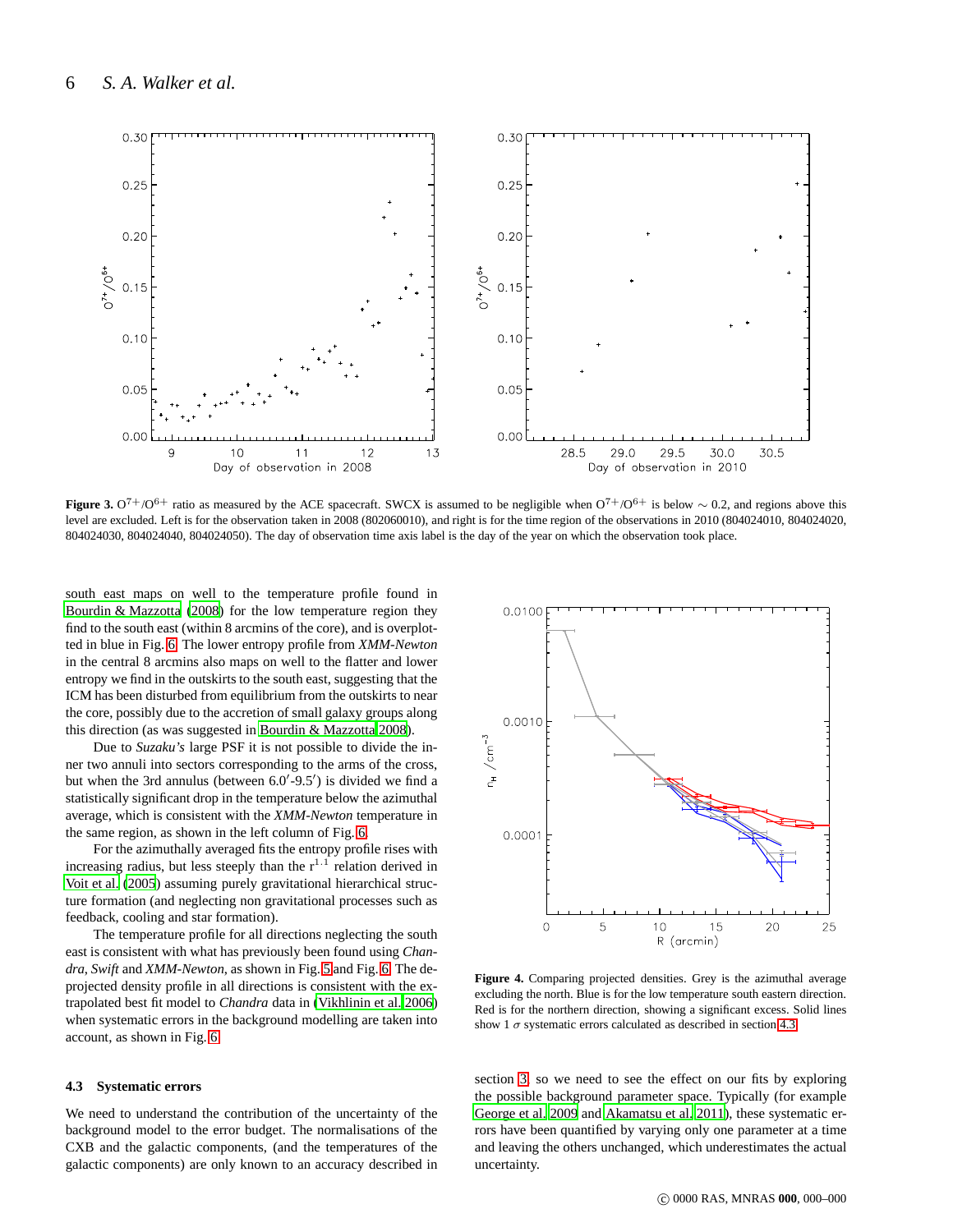

<span id="page-6-0"></span>**Figure 5.** Comparing *Suzaku* temperature profiles with projected temperatures obtained with *Swift* in [Moretti et al. \(2011\)](#page-11-24) (green) and *Chandra* (red) in [Vikhlinin et al. \(2006\)](#page-11-10). Grey crosses are azimuthally averaged *Suzaku* temperatures, (exluding the north and the south east). The black dashed line is the deprojected temperature from *Chandra* in [Vikhlinin et al. \(2006\)](#page-11-10) and the solid black line shows the best fit profile from 6′ to 22′ to the deprojected *Suzaku* temperatures.

Here we compute the systematic uncertainty of the background model on our deprojected fits by producing 10000 random realisations of the background parameters [the CXB normalisation, the 0.53 and 0.20 keV galactic APEC component normalisations and temperatures, and the NXB level (which has an uncertainty of  $\pm$  3.6 percent from [Tawa et al. 2008](#page-11-25)) distributed by their expected variance and performing the deprojected fit for each. In this way the systematic uncertainty in the background is folded into the deprojection to give a complete propagation of the uncertainty in the background to the uncertainty in the spectral fits. The one sigma systematic errors on the temperature, density and entropy profiles resulting from this process are shown for the deprojected fits in Fig. [6.](#page-7-1) For the temperature the systematic error is roughly of the same order as the statistical error (except in the outermost bin), but for the density it is the dominant source of uncertainty in the outer 4 annuli.

The systematic errors are also calculated for the projected density and shown in Fig. [4,](#page-5-2) showing that the excess to the north is still statisically significant. Note that because these are projected fits the errors are smaller than for the deprojected fits (because for the deprojected fits the error on the outer annuli is propagated to the error on the inner annuli).

We then perform all the deprojected fits with the stray light level from the central 6′ (as simulated by XISSIM) subtracted, and plot as the green line in Fig. [6](#page-7-1) the best fit results with this stray light subtracted. In all cases the effect of taking into account the stray light is within the systematic error of the background modelling.

We vary the contamination level on the optical blocking filter (OBF) by  $\pm 10$  percent as described in [Akamatsu et al.](#page-10-7) [\(2011](#page-10-7)), using the *Suzaku* ftool XISCONTAMICALC to modifty the ARFS, and find this to have a negligible affect on the fits.

## <span id="page-6-3"></span>**5 MASS ANALYSIS**

Assuming hydrostatic equilibrium and spherical symmetry the total mass interior to radius r is given by [\(Vikhlinin et al. 2006](#page-11-10))

<span id="page-6-1"></span>
$$
M(
$$

where T is in keV and r is in Mpc. We find best fit temperature and density profiles by using Monte Carlo methods with 10000 trials, and use these profiles in equation [3](#page-6-1) to yield the gravitational mass profile and its 1  $\sigma$  error. The density profile is fit as a beta model of the form  $n_{\text{H}}=n_0(1+(r/r_{\text{cn}})^2)^{-\beta}$ , and the temperature profile is fit with the function  $T=T_0(1+r/r_{\text{cT}})^{\alpha}$  as used in [Akamatsu et al. \(2011\)](#page-10-7) and [Burns et al. \(2010\)](#page-10-8). We do this for the azimuthally averaged profiles shown in the left hand column of Fig. [6](#page-7-1) (thus excluding the north due to its excess emission and the south east due to its lower temperature and entropy which means that it is likely out of hydrostatic equilibrium). From this we then calculate an estimate of  $r_{200}$  (the radius within which the mean density is 200 times the critical density of the universe), which is widely used as an approximation to the virial radius. The cumulative gas mass is calculated using the number density of the ICM derived from the APEC normalisation and assuming spherical symmetry, allowing the gas mass fraction,  $f_{gas}$ , as a function of radius to be derived.

The slightly shallower and lower temperature profile we find compared to [Vikhlinin et al.](#page-11-10) [\(2006](#page-11-10)), together with the slightly higher density in the outskirts causes our total mass estimate to be lower, and gas mass estimate to be higher, making our measurement of the gas mass fraction in the outskirts higher than those presented in [Vikhlinin et al. \(2006\)](#page-11-10). This consequently means that our estimate of r<sub>200</sub> is smaller. We find  $M_{500} = 7.2_{-1.2}^{+1.1} \times 10^{14}$ M⊙, which is consistent with the [Vikhlinin et al. \(2006](#page-11-10)) value of  $M_{500} = 8.01 \pm 0.74 \times 10^{14}$  M<sub>o</sub>. We find r<sub>200</sub>=1.92<sup>+0.11</sup> Mpc (corresponding to 22.0<sup>+1.3</sup> arcmins), with  $M_{200} = 8.0^{+1.5}_{-1.5} \times 10^{14}$  M<sub>O</sub>, which is smaller than the value obtained using the scaling relation of [Arnaud et al.](#page-10-9) [\(2005](#page-10-9)) :

<span id="page-6-2"></span>
$$
M_{200}/M_{\odot} = 5.74 \pm 0.3 \times 10^{14} \left[ \frac{kT}{5 \text{keV}} \right]^{1.49 \pm 0.17} / E(z)^{1/2} (4)
$$
  
\n
$$
E(z) = [\Omega_m (1+z)^3 + 1 - \Omega_m]
$$
 (5)

$$
= \left[ \Omega_m (1+z)^3 + 1 - \Omega_m \right] \tag{5}
$$

$$
(6)
$$

which yields  $M_{200}$  =12.1<sup>+0.7</sup>  $\times$  10<sup>-14</sup>  $M_{\odot}$  and r<sub>200</sub>=25.3<sup>+0.6</sup> using the mean spectroscopic temperature of  $8.47\pm0.09$  keV from *Chandra* obtained in [Vikhlinin et al. \(2006](#page-11-10)). Part of this discrepancy is, as described in [Bautz et al. \(2009\)](#page-10-0) (which similarly finds a lower mass and r<sup>200</sup> than derived using *Chandra* results and scaling relations), likely due to the fact that *Chandra* reports temperatures for hot clusters which are systematically higher than those from *XMM-Newton*. This can be seen by comparing the *XMM-Newton* temperature points in Fig. [6](#page-7-1) with the *Chandra* points in Fig. [5,](#page-6-0) and it is believed to be due to the uncertainty in the contamination on the *Chandra* mirrors. Our *Suzaku* results suggest a lower emission averaged spectroscopic temperature of  $7.5\pm0.1$  keV (which is consistent with the average temperature of  $7.45\pm0.19$  found with ASCA in [Fukazawa et al. 2004](#page-10-10) and is more consistent with the *XMM-Newton* temperatures), which when used in equation [4,](#page-6-2) gives  $M_{200}$ =10.1<sup>+0.6</sup>  $\times$  10<sup>14</sup>  $M_{\odot}$  and r<sub>200</sub>=23.8<sup>+0.5</sup> arcmins, which are consistent with the values derived from our *Suzaku* fits.

The gas mass fraction is shown in Fig. [7,](#page-8-0) which rises with radius and reaches the cosmic mean baryon fraction (0.167, obtained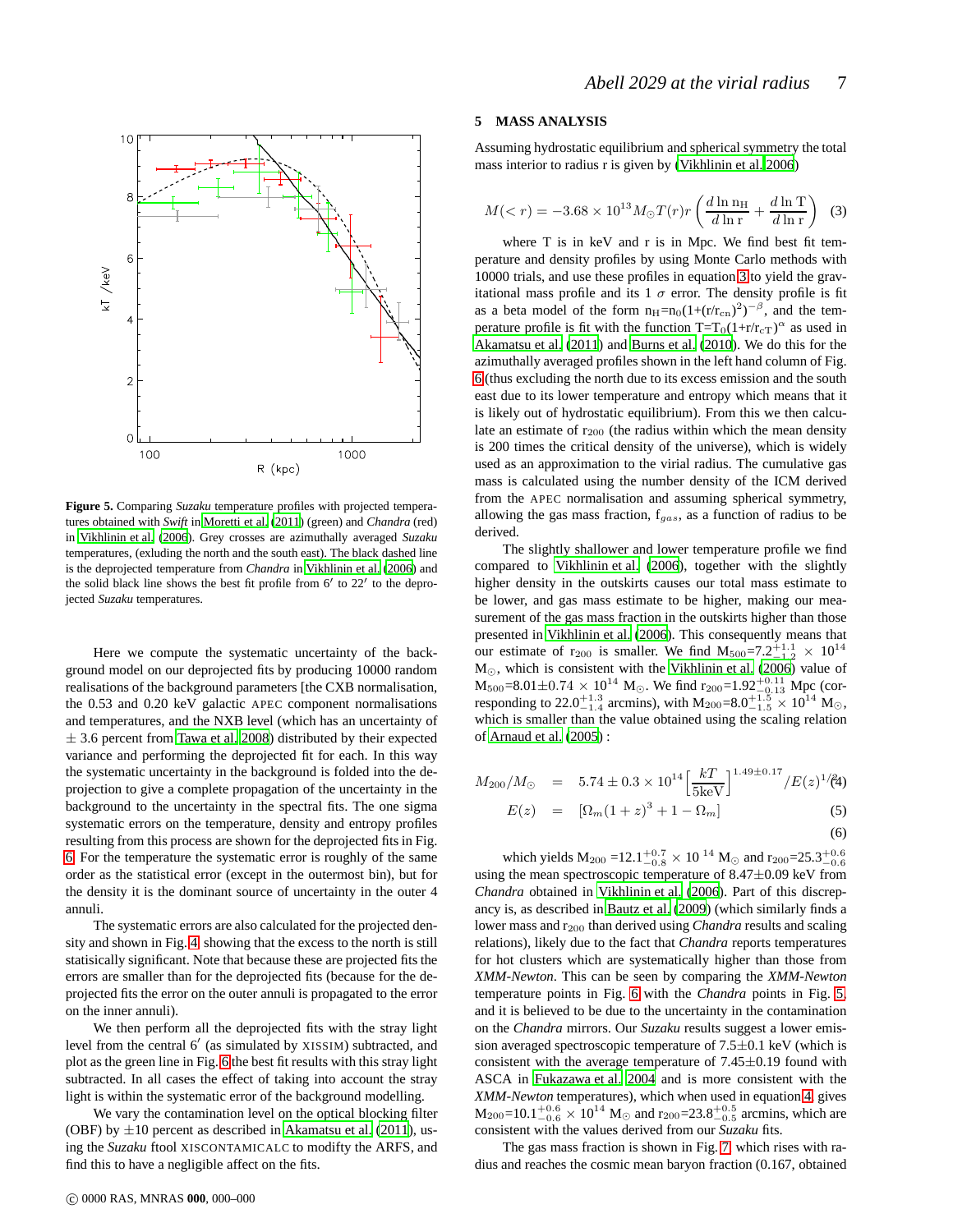

<span id="page-7-1"></span>Figure 6. Deprojected temperature, density and entropy profiles. Left column is for the azimuthal average (excluding the north which has excess emission and the south east which has a lower temperature and density). Right column is for the south eastern direction which has a lower outskirts temperature and flatter entropy profile. Solid black lines show one sigma systematic errors from uncertainties in background modelling. The solid green line shows the effect of subtracting the stray light emission from the core. The red points overplotted on the right are the *XMM-Newton* temperatures from [Bourdin & Mazzotta](#page-10-3) [\(2008](#page-10-3)) found for the region away from the depression in temperature to the south east. The blue points for the temperature and entropy on the left are the for the cold depression to the south east found in [Bourdin & Mazzotta \(2008](#page-10-3)) and correlate well with the *Suzaku* values in the outskirts to the south east. For the density plots the solid red line is the best fit deprojected density profile found in [Vikhlinin et al. \(2006\)](#page-11-10) using *Chandra* data. For the entropy plots the solid black line is the  $r^{1.1}$  relation from [Voit et al.](#page-11-23) [\(2005](#page-11-23)) scaled to pass through the central three points of our Suzaku data on the left. The same profile is shown to the right to emphasise the lower entropy in the south east.

from CMB data in [Komatsu et al. 2011](#page-11-26)) near our calculated value of the virial radius.

## <span id="page-7-0"></span>**6 EXCESS TO THE NORTH.**

The projected density profile shows an excess to the North, suggesting the existence of a filament connecting Abell 2029 to Abell 2033, or contaminating emission from Abell 2033 entering the field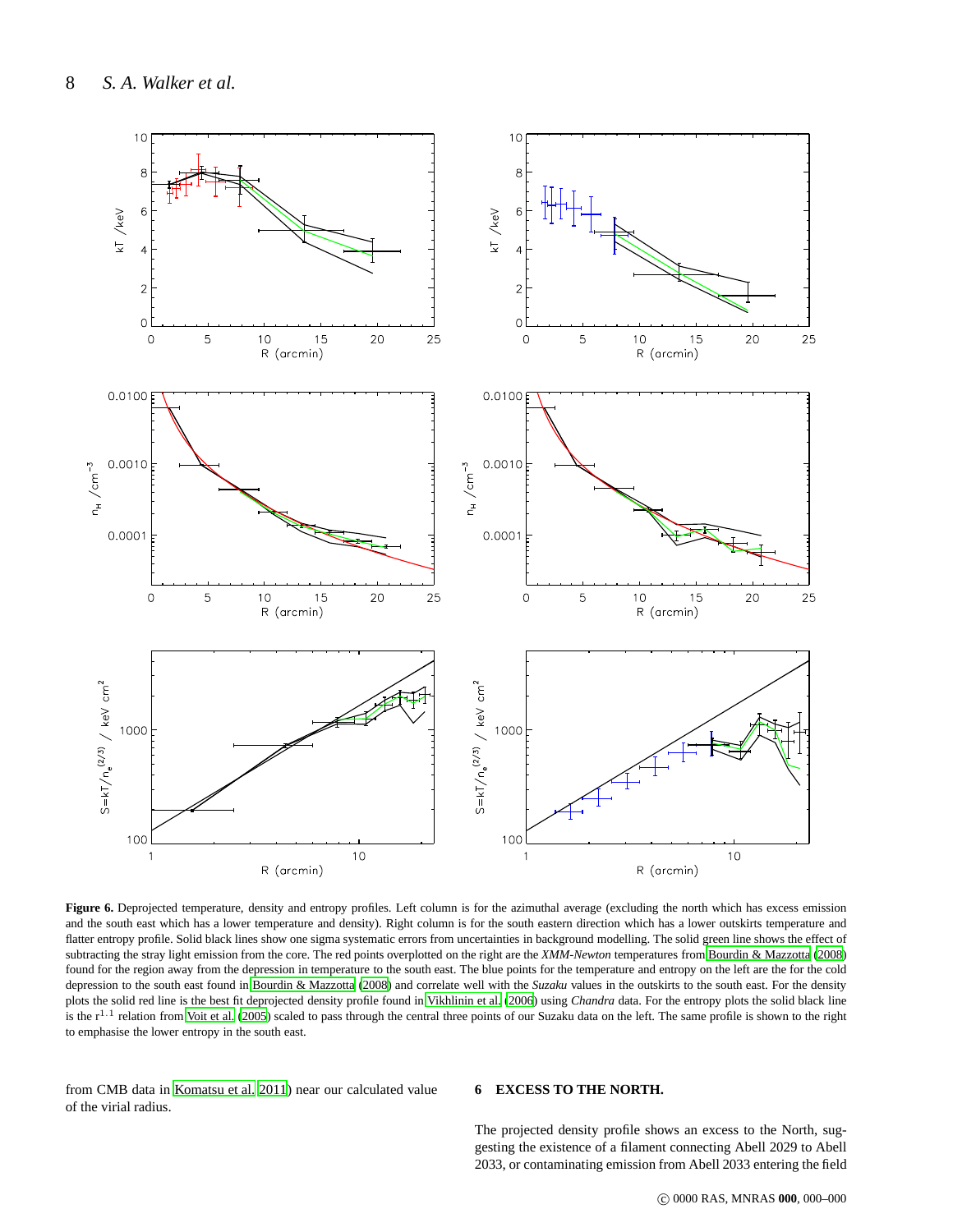

<span id="page-8-0"></span>**Figure 7.** Gas mass fraction as a function of radius for Abell 2029. Black line shows the best fit and the green lines show the 1  $\sigma$  error ranges. The red horizontal line shows the cosmic mean baryon fraction as determined in [Komatsu et al. \(2011\)](#page-11-26). The solid blue vertical line shows our measurement of r200 and the vertical blue dotted lines show the one sigma uncertainty in r200.

of view. The existence of this structure has also been claimed in [Eckert et al.](#page-10-11) [\(2011](#page-10-11)) who studied azimuthal variations in the surface brightness profiles of 31 galaxy clusters using archival ROSAT PSPC data, and found a significant excess connecting Abell 2029 and Abell 2033.

To check the presence of this excess we used a ROSAT PSPC pointing of the Abell 2029 and Abell 2033 system (rp800249) and examined the surface brightness profiles in the directions corresponding to the arms of the cross (using the same regions and annuli binning as used for our *Suzaku* pointings). The ROSAT PSPC data were reduced using the ROSAT Extended Source Analysis Software (ESAS, [Snowden et al. 1994\)](#page-11-27). We follow the same method as [Eckert et al. \(2011\)](#page-10-12) to obtain a background subtracted, exposure corrected counts image for the R47 band (corresponding to 0.44- 2.04keV). The resulting image is shown in Fig. [8,](#page-8-1) and there is a clear bright region connecting Abell 2029 to Abell 2033.

The resulting background subtracted projected ROSAT surface brightness profile is shown in Fig. [9,](#page-9-0) where the error in the background has been added in quadrature to the error bars. We clearly see an excess to the north (red) deviating from the beta law decrease of the azimuthal average of the other directions. This is the only statistically significant deviation from azimuthal symmetry in the surface brightness profiles. We also show the corresponding vignetting corrected and background subtracted projected surface brightness profile obtained with *Suzaku* in the 0.7-2.0keV band in Fig. [9](#page-9-0) (where vignetting correction and background subtraction were performed following the method of [Bautz et al. 2009](#page-10-0)), also showing the excess in the northern direction. The overplotted beta model is that obtained in S98 (which used different data reduction methods) as the best fit to the azimuthally averaged profile between 164 arcsecs and 1000 arcsecs.

However another possibility is that the excess is caused due to



<span id="page-8-1"></span>**Figure 8.** Exposure corrected and background subtracted ROSAT PSPC image of the Abell 2029/2033 system smoothed with a Gaussian kernel, showing indications of excess emission to the north of Abell 2029 between the two clusters. The virial radii of the two clusters are shown by the blue circles.

overlapping emission from the outskirts of Abell 2029 and Abell 2033, with no need for excess emission from a filament. Using the scaling relation, equation [4,](#page-6-2) for  $r_{200}$  we find  $r_{200}$  for Abell 2033 to be 1.5 Mpc (17.0′ ) (using the mean temperature of 3.84 keV from ASCA found in [Fukazawa et al. 2004](#page-10-10)). We found in section [5](#page-6-3) that for Abell 2029 our *Suzaku* results imply  $r_{200} = 22.0^{+1.3}_{-1.4}$  arcmins. These virial radii are overplotted as the blue circles on Fig. [8,](#page-8-1) and we see that the excess emission correlates well with the region where we would expect to detect emission from the ICM of the outskirts of Abell 2033.

#### **6.1 Spectral analysis of northern excess**

The difference in redshift between Abell 2029 (z=0.0767) and Abell 2033 (z=0.081) corresponds to a distance of  $\sim$  20 Mpc (neglecting the effect of possible peculiar velocities), meaning that if a filament exists between the two then we are seeing it along its length, increasing its surface brightness due to this preferential geometry. Such a preferential geometry has already been exploited to study a potential filament between Abell 222 and Abell 223 [\(Werner et al. 2008\)](#page-11-28) which is viewed along its length, however as that system is located at a much higher redshift  $(z=0.21)$  than the Abell 2029 and Abell 2033 system its surface brightness and area of extent are both lower.

To fit for the projected properties of the northern excess, we perform a fit to the 19.5'-25.0' region to the north, and simultane-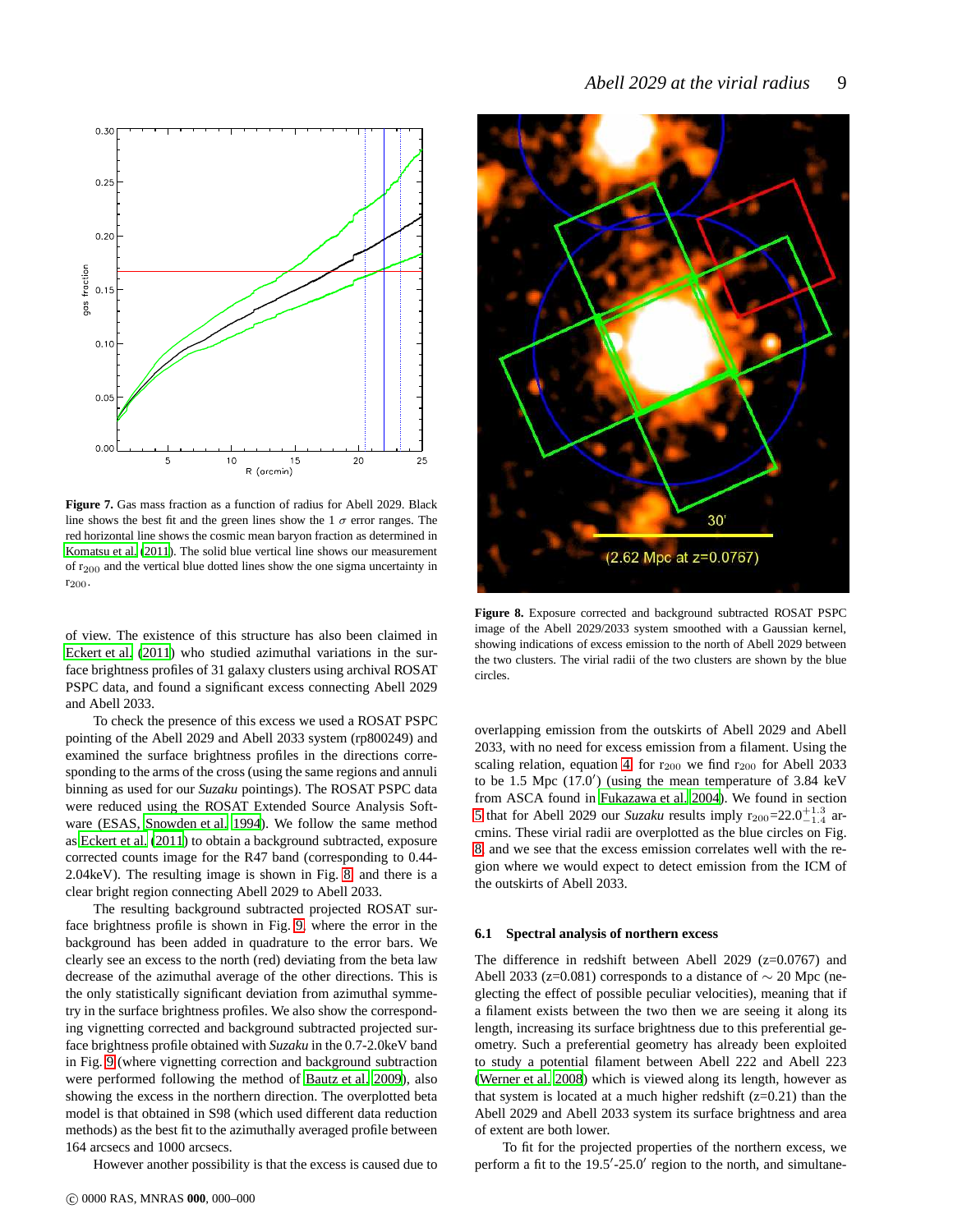

<span id="page-9-0"></span>**Figure 9.** Left: Exposure corrected and background subtracted ROSAT PSPC surface brightness profile for the same regions analysed with *Suzaku* of the Abell 2029/2033 system in the 0.4-2.0 keV band. Right:Vignetting corrected and background subtracted *Suzaku* surface brightness profile in the 0.7-2.0 keV band, averaged over the two front illuminated detectors (XIS0 and XIS3). In both panels the black points are an azimuthal average over all directions except the north and the red points are for the northern direction only, showing a significant excess to the North with both satellites. The black solid line is the beta model found in S98 for the azimuthally averaged surface brightness profile between 164 arcsecs and 1000 arcsecs (16.7 arcmin).

ously fit the same regions in the other 4 directions which are tied to get an azimuthal average, and use this as a background model. In this way we fit the excess over the azimuthal average level to the north in the 19.5′ -25.0′ region as an absorbed APEC component. The excess of the spectrum over the azimuthal average of the other directions is shown in Fig. [10.](#page-9-1) The normalisation of the excess APEC component, taking into account systematic errors in the background determination is  $1.5^{+0.5}_{-0.5} \times 10^{-3}$  cm<sup>-5</sup>, and the temperature is  $3.6^{+1.1}_{-1.2}$  keV). This temperature appears too high for the excess to be caused by a WHIM filament connecting the two clusters (which would be expected to have a temperature around 1 keV as this gas would not have been shock heated due to accre-tion yet [\(Werner et al. 2008](#page-11-28), Davé et al. 2001). The temperature is more consistent with this emission originating from the outskirts of Abell 2033. Assuming that the excess emission completely originates from Abell 2033 and assuming spherical symmetry, the emission norm of the excess corresponds to a density in the range 1.0-  $2.0 \times 10^{-4}$  cm<sup>-3</sup> in the outskirts of Abell 2033, which seems reasonable.

Figures [4](#page-5-2) and [9](#page-9-0) show that the excess to the northern direction is present from a radius of 12′ outwards, but it only seems reasonable to attribute the excess at radii beyond 19.5' as being due to overlapping emission from Abell 2033. The excess between 12′ and  $19.5<sup>7</sup>$  could have a number of causes. One is that the density to the north could genuinely be higher than that in other directions. Another is that we may be detecting emission from gas in a filamentary structure connecting Abell 2029 and Abell 2033.

#### **6.2 Comparing to the spatial galaxy distribution**

To investigate the nature of the excess emission between Abell 2029 and Abell 2033 further, we constructed the density field of



<span id="page-9-1"></span>**Figure 10.** Spectrum of excess emission to the north. Points show spectrum of northern excess region. Line shows the azimuthal average spectrum fit for all of the other directions.

galaxies around Abell 2029 using data from the Sloan Digital Sky Survey (SDSS). Taking the photometric catalogue from SDSS Data Release 7 [\(Abazajian et al. 2009\)](#page-10-14), we select galaxies with magnitude  $i < 21.0$  and a photometric redshift within a range of  $dz = 0.032$  centred on the redshift of Abell 2029,  $z_c = 0.0767$ . This range corresponds to the median photometric redshift uncertainty for sources of this magnitude at  $z < 0.1$ . The general features of the density field are not highly sensitive to the redshift range used, and the spectroscopic catalogue produces similar results though with a lower sampling density. Though the range exceeds the typical velocity dispersion of a cluster, we can easily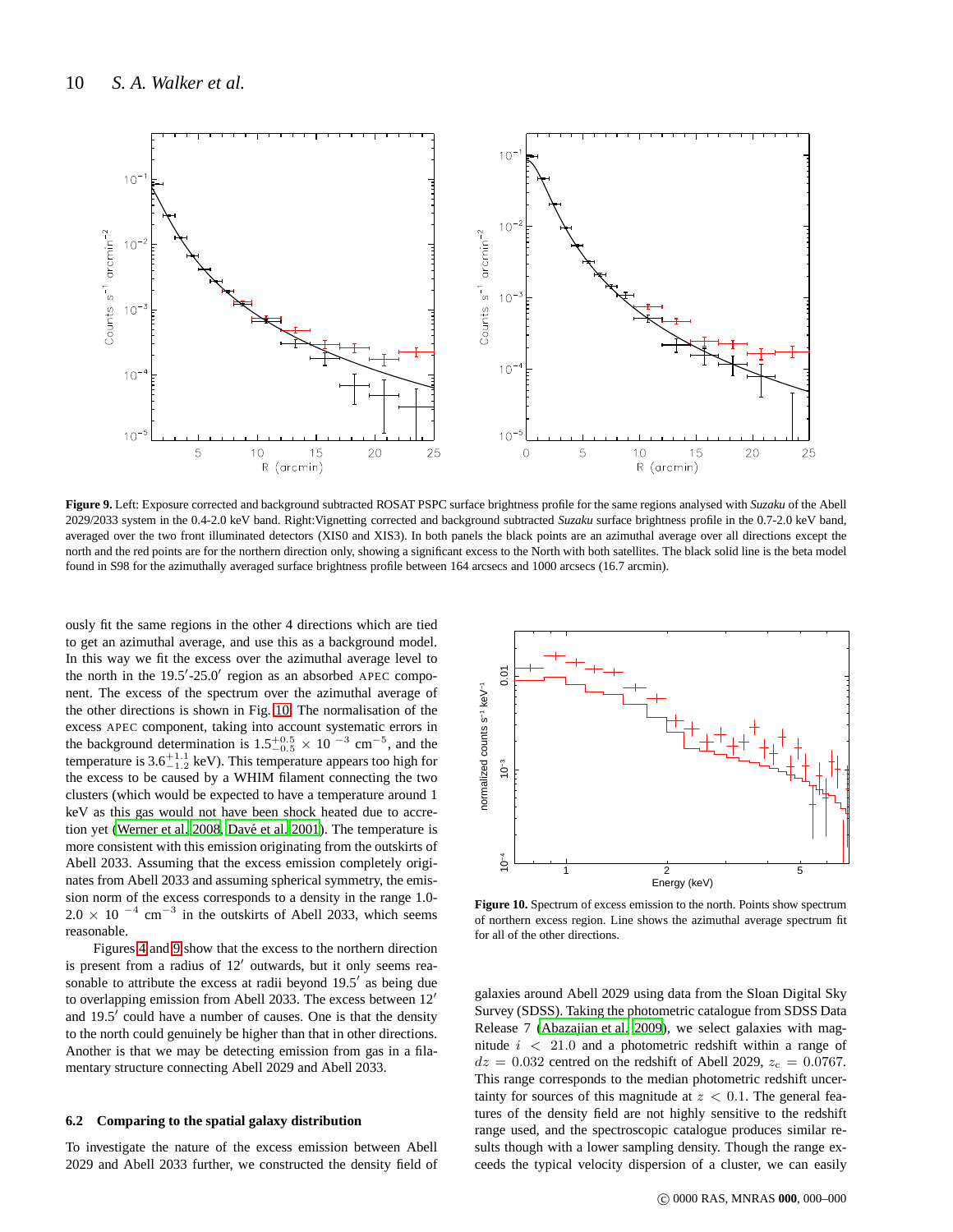

<span id="page-10-15"></span>**Figure 11.** This shows the distribution of galaxies with magnitude  $i < 21.0$ and photometric redshift  $|z - z_c|$  <0.016 using SDSS data. We define the overdensity as  $(\rho - \langle \rho \rangle)/\langle \rho \rangle$  where  $\langle \rho \rangle$  is the mean galaxy density computed on the  $16 \text{ deg}^2$  region centred on Abell 2029, and smooth the overdensity plot using a Gaussian kernel with a FWHM of 500 kpc at the redshift of Abell 2029.

identify peaks in the density field associated with known clusters nearby, as shown in Fig. [11.](#page-10-15) We plot the overdensity of galaxies smoothed by a Gaussian with FWHM= 500 kpc.

There is a clear excess in the galaxy density to the north which appears to originate from Abell 2033, consistent with our hypothesis that we are seeing the overlap of the virial radii of Abell 2029 and Abell 2033.

The foreground object NSC J151109+052006 is very faint in X-rays (it is visible as an extended source to the south in Fig. [8\)](#page-8-1) and lies out of the field of view of the south west pointing. We simulated the expected contribution from this source in the south west pointing using XISSIM and found it to be negligible.

## **7 SUMMARY**

We explore the ICM of the galaxy cluster Abell 2029 to higher radius than before, with no statistically significant emission detected beyond 22′ (except for the northern pointing between Abell 2029 and Abell 2033), which is 1.9Mpc, and is equal to our measurement of r200. Excess emission is found to the north between Abell 2029 and Abell 2033 which is detected in both our *Suzaku* observations and in ROSAT PSPC observations, and the most consistent explanation for this excess emission is that it originates from Abell 2033 and we are seeing the overlap of the outskirts of the two clusters to the north.

We detect a cold feature to the SE extending out to the edge of the detected cluster (22′ ) where the ICM is significantly colder than in the other directions, consistent with the *XMM-Newton* findings of [Bourdin & Mazzotta \(2008](#page-10-3)) which found a temperature depression to the south east within the central 8′ . The substantial point spread function does not allow this cold feature to be traced into the central 2 annuli of the *Suzaku* pointing. The lower temperature causes the entropy profile to be lower and to flatten, indicating that the ICM in this direction is significantly out of hydrostatic equilibrium. This may be the result of the accretion of galaxy groups along the SE direction, which has disturbed the ICM.

Away from this cold feature, the azimuthally averaged temperatures and densities are consistent with previous findings, with the entropy profile rising in the outskirts but not as steeply as the  $r^{1.1}$  powerlaw predicted due to pure gravitational hierarchical structure formation, a result which has also been found for other clusters [Abell 1795, [\(Bautz et al. 2009\)](#page-10-0), the Perseus cluster [\(Simionescu et al. 2011\)](#page-11-4), and Abell 2142 [\(Akamatsu et al. 2011\)](#page-10-7)].

#### **ACKNOWLEDGEMENTS**

SAW is supported by STFC, and ACF thanks the Royal Society. MRG acknowledges support from an NSF Graduate Research Fellowship and NASA grant NNX10AR49G. This research has used data from the  $Suzaku$  telescope, a joint mission between JAXA and NASA. We acknowledge the use of data made available through the SDSS archive. Funding for the Sloan Digital Sky Survey (SDSS) has been provided by the Alfred P. Sloan Foundation, the Participating Institutions, the National Science Foundation, the U.S. Department of Energy, the Japanese Monbukagakusho, and the Max Planck Society. This research has made use of the NASA/IPAC Extragalactic Database (NED) which is operated by the Jet Propulsion Laboratory, California Institute of Technology, under contract with the National Aeronautics and Space Administration.

#### **REFERENCES**

- <span id="page-10-14"></span>Abazajian K. N., Adelman-McCarthy J. K., Agüeros M. A., Allam S. S., Allende Prieto C., An D., Anderson K. S. J., Anderson S. F., Annis J., Bahcall N. A., et al. 2009, ApJS, 182, 543
- <span id="page-10-7"></span>Akamatsu H., Hoshino A., Ishisaki Y., Ohashi T., Sato K., Takei Y., Ota N., 2011, PASJ, 63, 1019
- <span id="page-10-1"></span>Allen S. W., Rapetti D. A., Schmidt R. W., Ebeling H., Morris R. G., Fabian A. C., 2008, MNRAS, 383, 879
- <span id="page-10-9"></span>Arnaud M., Pointecouteau E., Pratt G. W., 2005, A&A, 441, 893
- <span id="page-10-0"></span>Bautz M. W., Miller E. D., Sanders J. S., Arnaud K. A., Mushotzky R. F., Porter F. S., Hayashida K., Henry J. P., Hughes J. P., Kawaharada M., Makashima K., Sato M., Tamura T., 2009, PASJ, 61, 1117
- <span id="page-10-3"></span>Bourdin H., Mazzotta P., 2008, A&A, 479, 307
- <span id="page-10-8"></span>Burns J. O., Skillman S. W., O'Shea B. W., 2010, ApJ, 721, 1105
- <span id="page-10-2"></span>Clarke T. E., Blanton E. L., Sarazin C. L., 2004, ApJ, 616, 178
- <span id="page-10-13"></span>Davé R., Cen R., Ostriker J. P., Bryan G. L., Hernquist L., Katz N., Weinberg D. H., Norman M. L., O'Shea B., 2001, ApJ, 552, 473
- <span id="page-10-6"></span>De Luca A., Molendi S., 2004, A&A, 419, 837
- <span id="page-10-12"></span>Eckert D., Molendi S., Gastaldello F., Rossetti M., 2011, A&A, 529, A133+
- <span id="page-10-11"></span>Eckert D., Vazza F., Ettori S., Molendi S., Nagai D., Lau E. T., Roncarelli M., Rossetti M., Snowden S. L., Gastaldello F., 2011, ArXiv e-prints
- <span id="page-10-4"></span>Einasto M., Einasto J., Tago E., Müller V., Andernach H., 2001, AJ, 122, 2222
- <span id="page-10-10"></span>Fukazawa Y., Makishima K., Ohashi T., 2004, PASJ, 56, 965
- <span id="page-10-5"></span>Gastaldello F., Ettori S., Balestra I., Brighenti F., Buote D. A., de Grandi S., Ghizzardi S., Gitti M., Tozzi P., 2010, A&A, 522,  $A34+$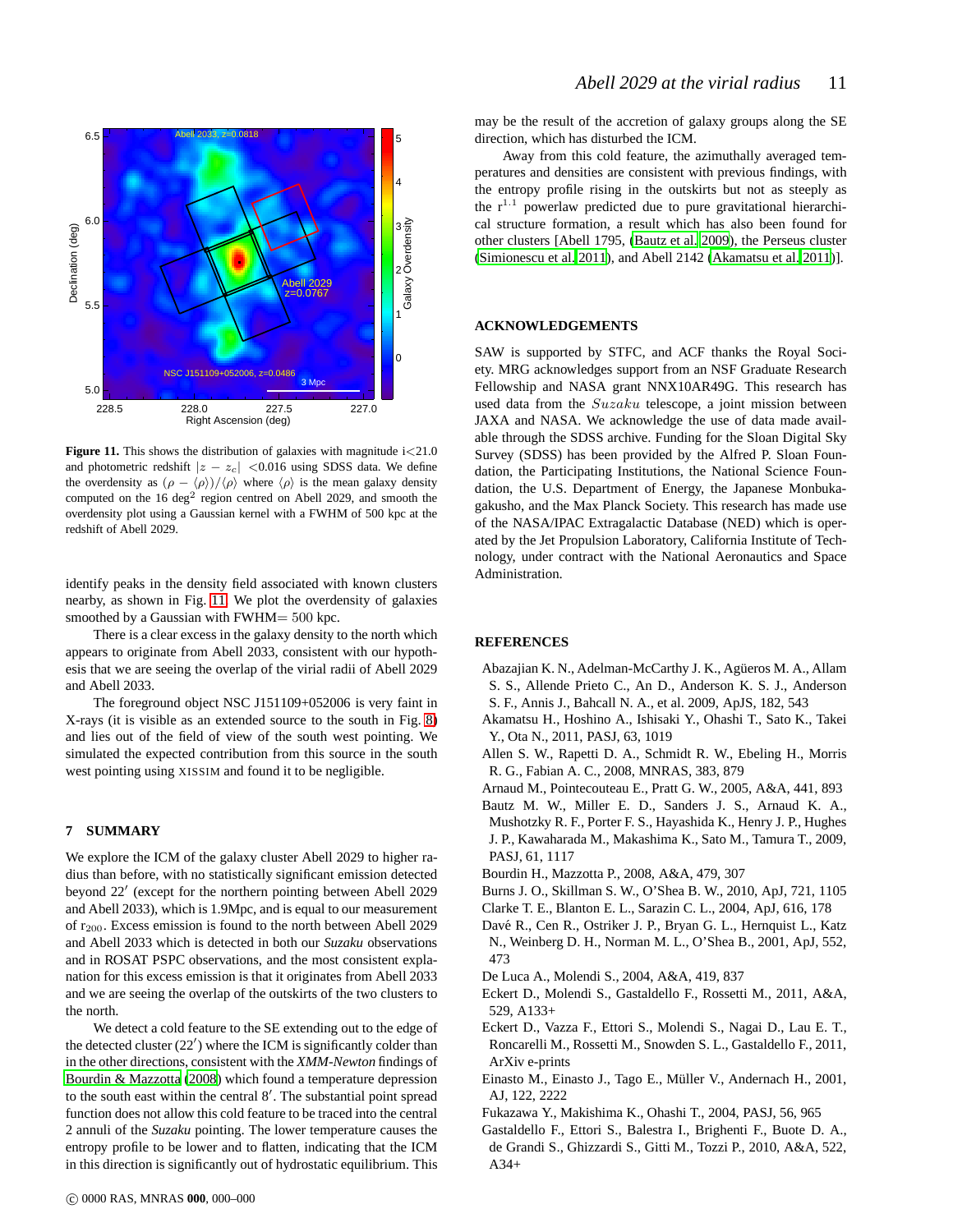## 12 *S. A. Walker et al.*

- <span id="page-11-0"></span>George M. R., Fabian A. C., Sanders J. S., Young A. J., Russell H. R., 2009, MNRAS, 395, 657
- <span id="page-11-2"></span>Hoshino A., Patrick Henry J., Sato K., Akamatsu H., Yokota W., Sasaki S., Ishisaki Y., Ohashi T., Bautz M., Fukazawa Y., Kawano N., Furuzawa A., Hayashida K., Tawa N., Hughes J. P., Kokubun M., Tamura T., 2010, PASJ, 62, 371
- <span id="page-11-22"></span>Humphrey P. J., Buote D. A., Brighenti F., Flohic H. M. L. G., Gastaldello F., Mathews W. G., 2011, ArXiv e-prints
- <span id="page-11-13"></span>Ishisaki Y., Maeda Y., Fujimoto R., Ozaki M., Ebisawa K., Takahashi T., Ueda Y., Ogasaka Y., Ptak A., Mukai K., Hamaguchi K., 2007, PASJ, 59, 113
- <span id="page-11-19"></span>Kalberla P. M. W., Burton W. B., Hartmann D., Arnal E. M., Bajaja E., Morras R., Pöppel W. G. L., 2005, A&A, 440, 775
- <span id="page-11-3"></span>Kawaharada M., Okabe N., Umetsu K., Takizawa M., Matsushita K., Fukazawa Y., Hamana T., Miyazaki S., Nakazawa K., Ohashi T., 2010, ApJ, 714, 423
- <span id="page-11-26"></span>Komatsu E., Smith K. M., Dunkley J., Bennett C. L., Gold B., Hinshaw G., Jarosik N., Larson D., Nolta M. R., 2011, ApJS, 192, 18
- <span id="page-11-16"></span>Kushino A., Ishisaki Y., Morita U., Yamasaki N. Y., Ishida M., Ohashi T., Ueda Y., 2002, PASJ, 54, 327
- <span id="page-11-8"></span>Lewis A. D., Stocke J. T., Buote D. A., 2002, ApJ, 573, L13
- <span id="page-11-14"></span>Miyoshi S., Tanaka N., Yoshimura M., Yamashita K., Furuzawa A., Futamura T., Hudaverdi M., 2005, Advances in Space Research, 36, 752
- <span id="page-11-7"></span>Molendi S., De Grandi S., 1999, A&A, 351, L41
- <span id="page-11-17"></span>Moretti A., Campana S., Lazzati D., Tagliaferri G., 2003, ApJ, 588, 696
- <span id="page-11-24"></span>Moretti A., Gastaldello F., Ettori S., Molendi S., 2011, A&A, 528, A102+
- <span id="page-11-15"></span>Moretti A., Pagani C., Cusumano G., Campana S., Perri M., Abbey A., Ajello M., Beardmore A. P., Burrows D., Chincarini G., Godet O., Guidorzi C., Hill J. E., Kennea J., Nousek J., Osborne J. P., Tagliaferri G., 2009, A&A, 493, 501
- <span id="page-11-1"></span>Reiprich T. H., Hudson D. S., Zhang Y., Sato K., Ishisaki Y.,
- <span id="page-11-6"></span>Hoshino A., Ohashi T., Ota N., Fujita Y., 2009, A&A, 501, 899 Sarazin C. L., Wise M. W., Markevitch M. L., 1998, ApJ, 498, 606
- <span id="page-11-20"></span>Serlemitsos P. J., Soong Y., Chan K.-W., Okajima T., Lehan J. P., Maeda Y., Itoh K., 2007, PASJ, 59, 9
- <span id="page-11-18"></span>Simionescu A., Allen S., Mantz A., Werner N., 2011, in J.-U. Ness & M. Ehle ed., The X-ray Universe 2011 Baryons at the edge of the X-ray brightest galaxy cluster. p. 152
- <span id="page-11-4"></span>Simionescu A., Allen S. W., Mantz A., Werner N., Takei Y., Morris R. G., Fabian A. C., Sanders J. S., Nulsen P. E. J., George M. R., Taylor G. B., 2011, Science, 331, 1576
- <span id="page-11-21"></span>Snowden S. L., Collier M. R., Kuntz K. D., 2004, ApJ, 610, 1182
- <span id="page-11-27"></span>Snowden S. L., McCammon D., Burrows D. N., Mendenhall J. A., 1994, ApJ, 424, 714
- <span id="page-11-11"></span>Snowden S. L., Mushotzky R. F., Kuntz K. D., Davis D. S., 2008, A&A, 478, 615
- <span id="page-11-25"></span>Tawa N., Hayashida K., Nagai M., Nakamoto H., Tsunemi H., Yamaguchi H., Ishisaki Y., Miller E. D., Mizuno T., Dotani T., Ozaki M., Katayama H., 2008, PASJ, 60, 11
- <span id="page-11-12"></span>Uson J. M., Boughn S. P., Kuhn J. R., 1991, ApJ, 369, 46
- <span id="page-11-10"></span>Vikhlinin A., Kravtsov A., Forman W., Jones C., Markevitch M., Murray S. S., Van Speybroeck L., 2006, ApJ, 640, 691
- <span id="page-11-5"></span>Vikhlinin A., Kravtsov A. V., Burenin R. A., Ebeling H., Forman W. R., Hornstrup A., Jones C., Murray S. S., Nagai D., Quintana H., Voevodkin A., 2009, ApJ, 692, 1060
- <span id="page-11-9"></span>Vikhlinin A., Markevitch M., Murray S. S., Jones C., Forman W., Van Speybroeck L., 2005, ApJ, 628, 655

<span id="page-11-28"></span><span id="page-11-23"></span>Voit G. M., Kay S. T., Bryan G. L., 2005, MNRAS, 364, 909 Werner N., Finoguenov A., Kaastra J. S., Simionescu A., Dietrich J. P., Vink J., Böhringer H., 2008, A&A, 482, L29

## **APPENDIX A: FITTING FOR THE GALACTIC X-RAY BACKGROUND**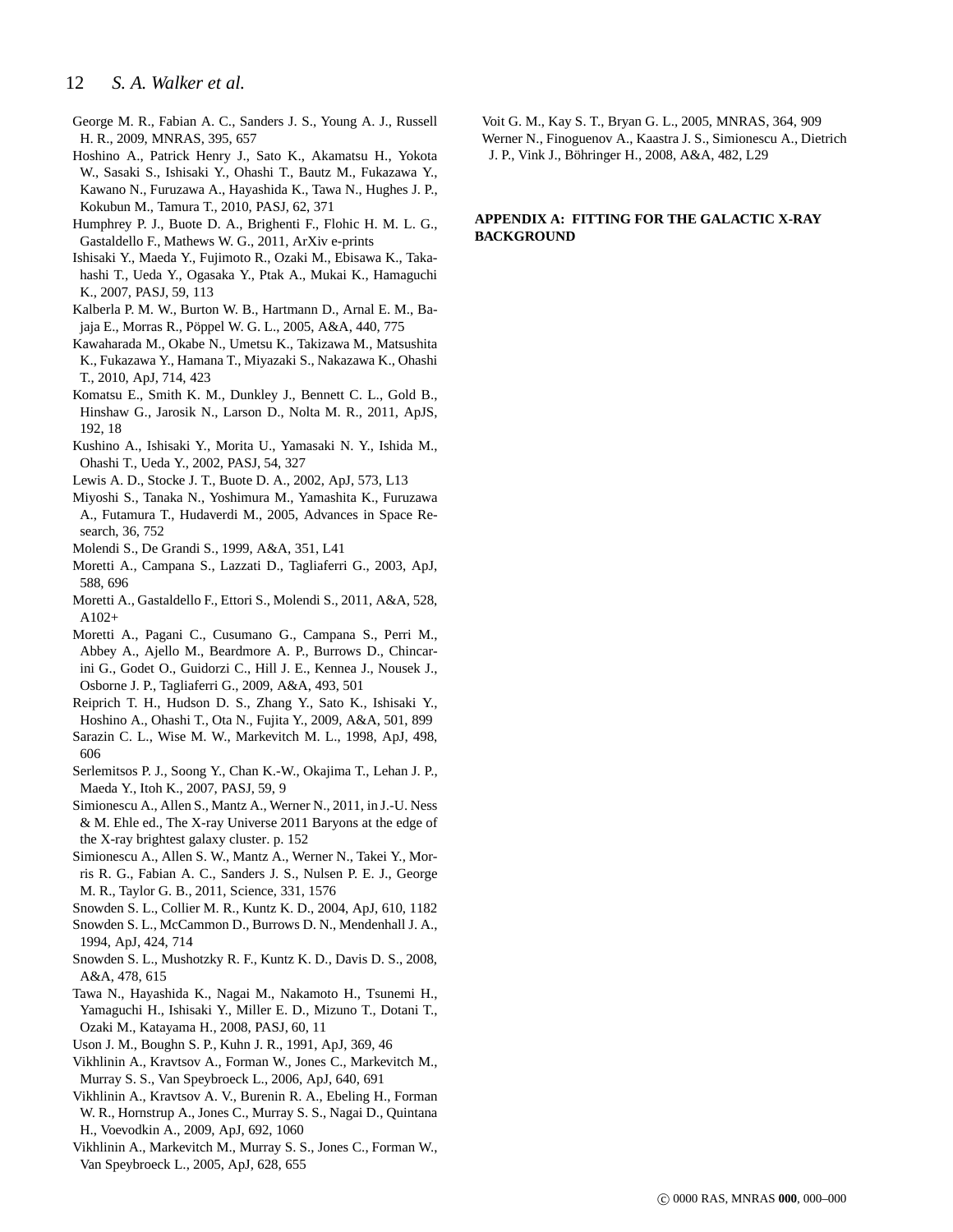

Figure A1. Fitting to the *Suzaku* background regions in the NW offset pointing. Left shows the fit to the 25<sup>'</sup>-29' annulus, and right shows the fit to the 29' to 34' annulus using. Overplotted in green in the NXB level. Note that the areas of extraction for the two spectra are different, thus explaining the different normalised count rates on the y axis.



Figure A2. Fitting to ROSAT PSPC background regions in an annulus between 30<sup>'</sup> and 50' using the same model found using the *Suzaku* background pointings. Top left is for the NW, top right is for the NE, bottom left is for the SE and bottom right is for the SW. These fits give the ranges in the normalisations of the background parameters shown in table [3](#page-4-0) which are used to understand the expected spatial variation of the soft X-ray background. Note that the areas of extraction for the four spectra are different, thus explaining the different normalised count rates on the y axis.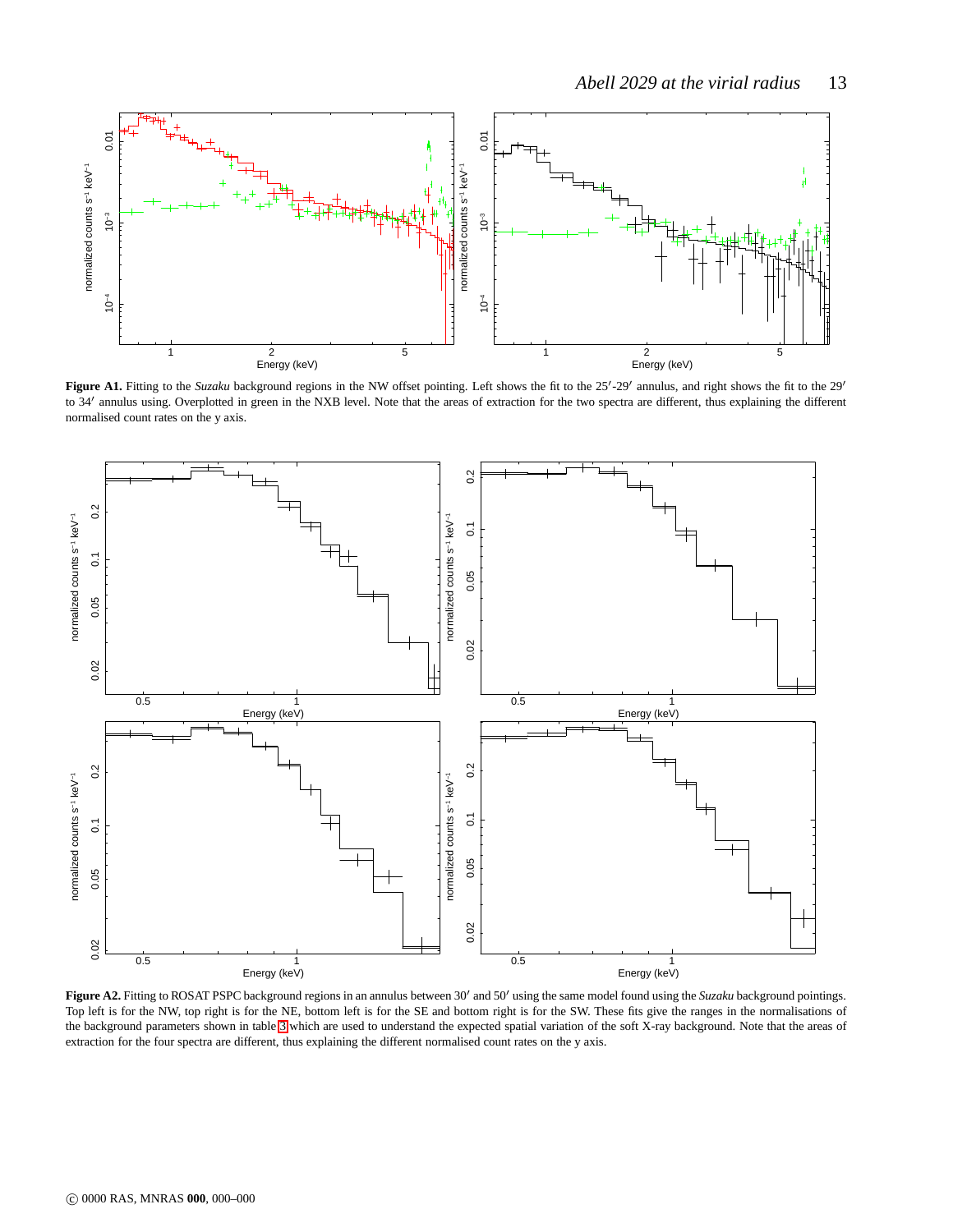## 14 *S. A. Walker et al.*

## **APPENDIX B: SPECTRAL FITTING**